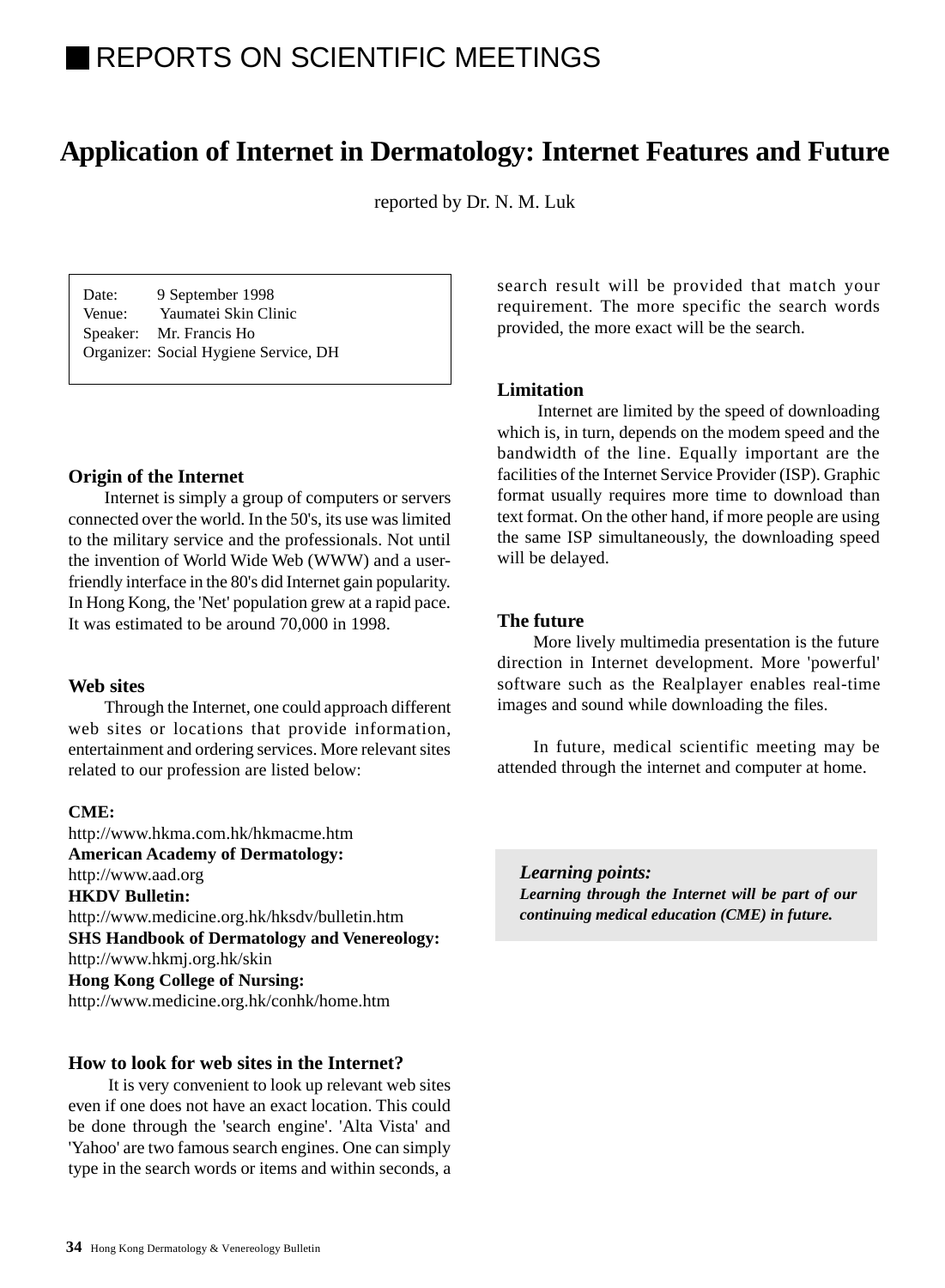## **Optimizing the Clinical Management of Psoriasis**

reported by Dr. K. H. Mak

Date: 12 November 1998 Venue: Regal Hong Kong Hotel Speaker: Prof. Peter van de Kerkhof Organizer: HKSDV; Scientific Meeting

A wide spectrum of antipsoriatic treatments is available nowadays. In the lecture, most of them were discussed including topical, systemic and the combined forms. The pros and cons of each type were well illustrated with the demonstration of various studies.

#### **Topical treatment**

Potent topical steroids (classIII, IV) are often used because of the fast and dramatic response shown within two to three weeks. Therefore, they are useful in crisis intervention. However, the main disadvantage is the fast relapse or even rebound upon withdrawal. The long term dependence especially in case of widespread disease may lead to the appearance of side effects such as skin atrophy, adrenal suppression, cataract formation, perioral dermatitis and emotional disturbance. Therefore, topical steroid alone is not adequate for maintenance treatment.

Calcipotriol (50ug/g in ointment, cream or lotion) is recommended to be the first line treatment. When it is applied two times daily, 80% of patients show satisfactory response that is maximally seen after two to three months. The main adverse effect is skin irritation. It happens in less than 25% of patients. Less than 5% of patients require discontinuation because of the irritation. There is no evidence of hypercalcemia due to systemic absorption if less than 100g/week of ointment are used. The results of a few studies concerning the long-term use of calcipotriol were demonstrated. A significant decrease in PASI (Psoriatic Area and Severity Index) score was seen in two to four months. The efficacy of Talcalcitol (4ug/g), another

vitamin D3 analogue being applied once daily, was shown to be slightly inferior to calcipotriol in a study. Nevertheless, it is also an adequate maintenance therapy in psoriasis.

#### **Systemic treatment**

Methotrexate (MTX), given in intermittent basis, is effective in psoriasis. However, there is often relapse after its discontinuation. Despite of this, the speaker recommended drug holiday that can minimize drug accumulation. Liver biopsy is still mandatory when the cumulative dose is greater than 1.5g. However, if there is no other risk factor of liver impairment and the period of consumption of the 1.5g is over 2 years, liver biopsy may be optional.

Cyclosporin A (CyA) is also an effective treatment but should not be used in long term because of the possible irreversible renal damage.

There are two newer forms of phototherapy. The narrow band UVB (310nm) is shown to be more effective than the conventional broad band UVB. It is less erythemogenic and requires more energy for action. Therefore, higher doses are required leading to a more expensive cost. Bath-PUVA is another new form of phototherapy. Trioxalsen(0.1-0.3mg/l) or 8 methoxypsoralen (0.4-4.0mg/l) can be used. When compared to oral PUVA, patients experience less nausea and the risk of development of non-melanoma cutaneous neoplasis may be reduced.

Acitretin, when given 35mg/day, is usually effective in treating the plaque psoriasis. However, this drug alone can only maximally reach a 60-70% efficacy, hence a combined treatment is more desirable. In case of generalized pustular psoriasis or the acrodermatitis continua of Hallopeau, acitretin remains the mainstay of treatment with a dosage of 50-60 mg. The main adverse effects of the drug include teratogenicity, mucocutaneous side effects, abnormal liver function and bone change.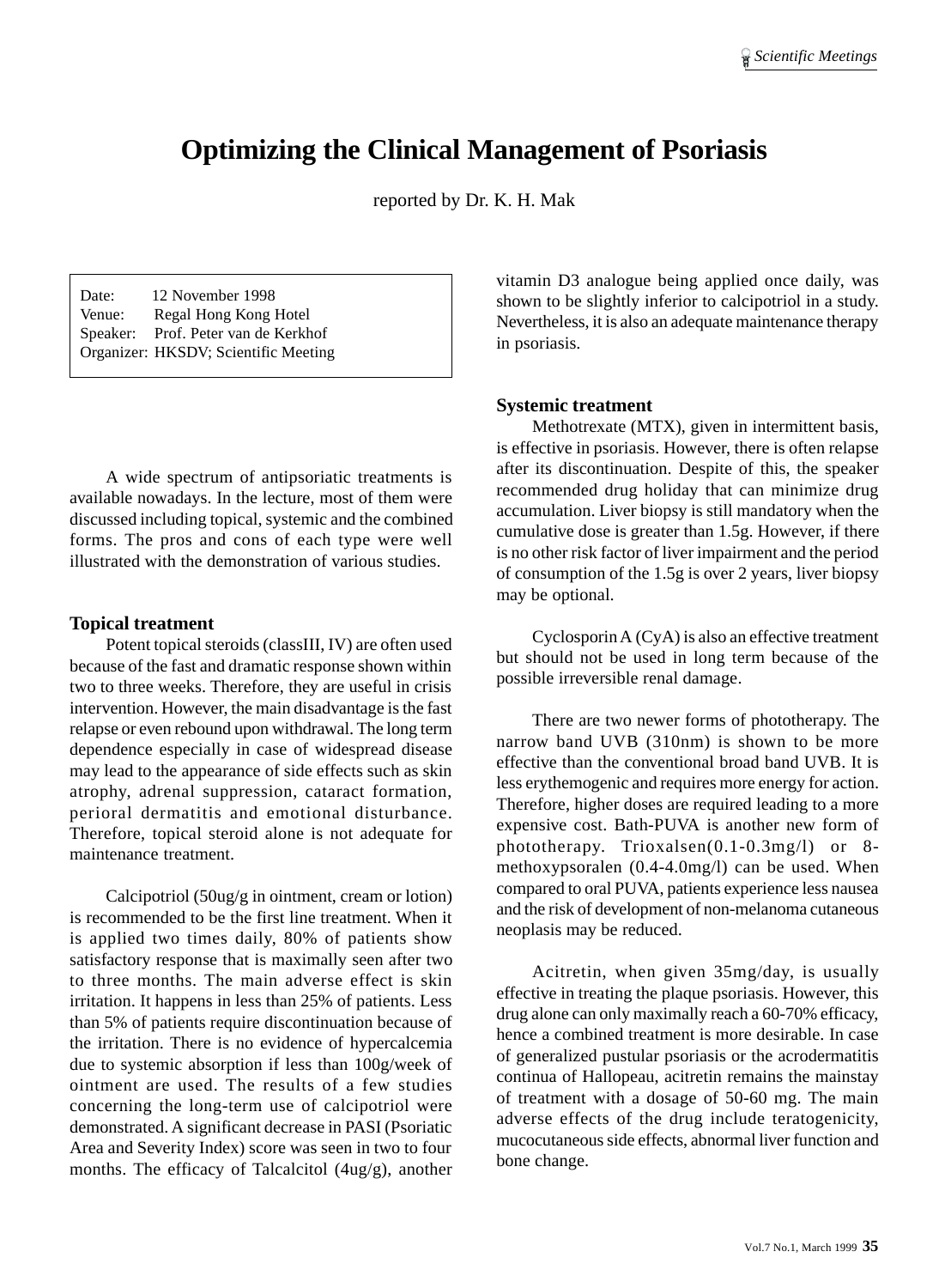#### **Combination treatment**

Combination treatments have been developed resulting in an optimized efficacy and a decrease of side effects. However, the following forms of combination are relatively contraindicated: Acitretin - MTX (both hepatotoxic), MTX - PUVA (immunosuppression enhancing carcinogenicity), CyA - MTX (both immunosppressive), CyA - Acitretin (possible inhibition of CyA hepatic metabolism by retinoids leading to toxicity), and CyA - PUVA (immunosuppression enhancing carcinogenicity).

The recommended combination treatments are as follows: Acitretin - UVB, Acitretin - PUVA (Re-PUVA), Calcipotriol - Topical steriod, Calcipotriol - Acitretin, Calcipotriol - CyA. In Re-PUVA, 10-15mg Acitretin twice a day is given two weeks in advance. After six weeks of phototherapy with a total UVA dosage of 30- 60J/cm2 , 90-95% patients show good response. This form of combination allows a smaller dose of Acitretin and minimizes the possible side effects. Calcipotriol with topical steroid is also a useful combination. The efficacy is comparable to calcipotriol two times daily and there is less skin irritation. The possible tachyphylaxis of long-term topical steroid is also prevented. A randomized, double-blinded placebocontrolled study was carried out to find out the effect of addition of calcipotriol ointment to acitretin therapy. The results showed that the combination contributed to the efficacy and reduced the cumulative dose of acitretin to reach marked improvement or clearance, thus minimizing the side effects of the drug. Combination of a low dose CyA (2mg/kg/day) and calcipotriol is found to be effective in treating psoriasis as well. Calcipotriol synergistically inhibits human allogenic mixed lymphocyte and mixed epidermal cell reactions, thus potentiate the immunosuppressive effects of CyA. Therefore, the addition of calcipotriol to CyA can enhance patient response to treatment with an improved risk/benefit ratio.

*Learning points: In treating severe psoriasis with combination treatment, combining MTX with PUVA, CyA with MTX, CyA with Acitretin, and CyA with PUVA are relatively contraindicated and should be avoided.*

## **A Certificate Course on Fungal Infections for Medical Practitioners**

reported by Dr. S. Y. Cheng

| Date:      | 28 January 1999                   |
|------------|-----------------------------------|
| Venue:     | Furama Hotel, Hong Kong           |
| Speakers:  | Professor E. Glyn V. Evans        |
|            | Dr. David T. Roberts              |
|            | Dr. Margaret Ip                   |
| Organizer: | Jointly organized by CUHK & HKSDV |

## **Epidemiology of fungal infections in Hong Kong**

Speaker: Dr. Margaret Ip

The positive yield for fungal culture of skin scrappings or nail clippings in Prince of Wales Hospital is around 40%. These positive cultures consist of Dermatophytes(60%), Trichosporon spp.(7%), Dematiaceous fungi(10%), Candida(19%) and other types of fungi(4%).

Trichophyton(T.) rubrum(40%) and T. mentagrophytes(18%) are the commonest dermatophytes isolated. The other dermatophytes isolated are : Trichophyton spp. (30%), T. verrucosum (4%), T. tonsurans(3%), Microsporum (M.) audouinii (2%), M. canis(0.3%), M. furfur(1%) and Epidermophyton floccosum(2%). The isolation rate of dermatopytes has shown a seasonal variation with highest rate detected in spring (Mar/Apr) and summer (Jul/Aug).

Most of the non-dermatophyte filamentous fungi are non-pathogen. The frequency of isolation of each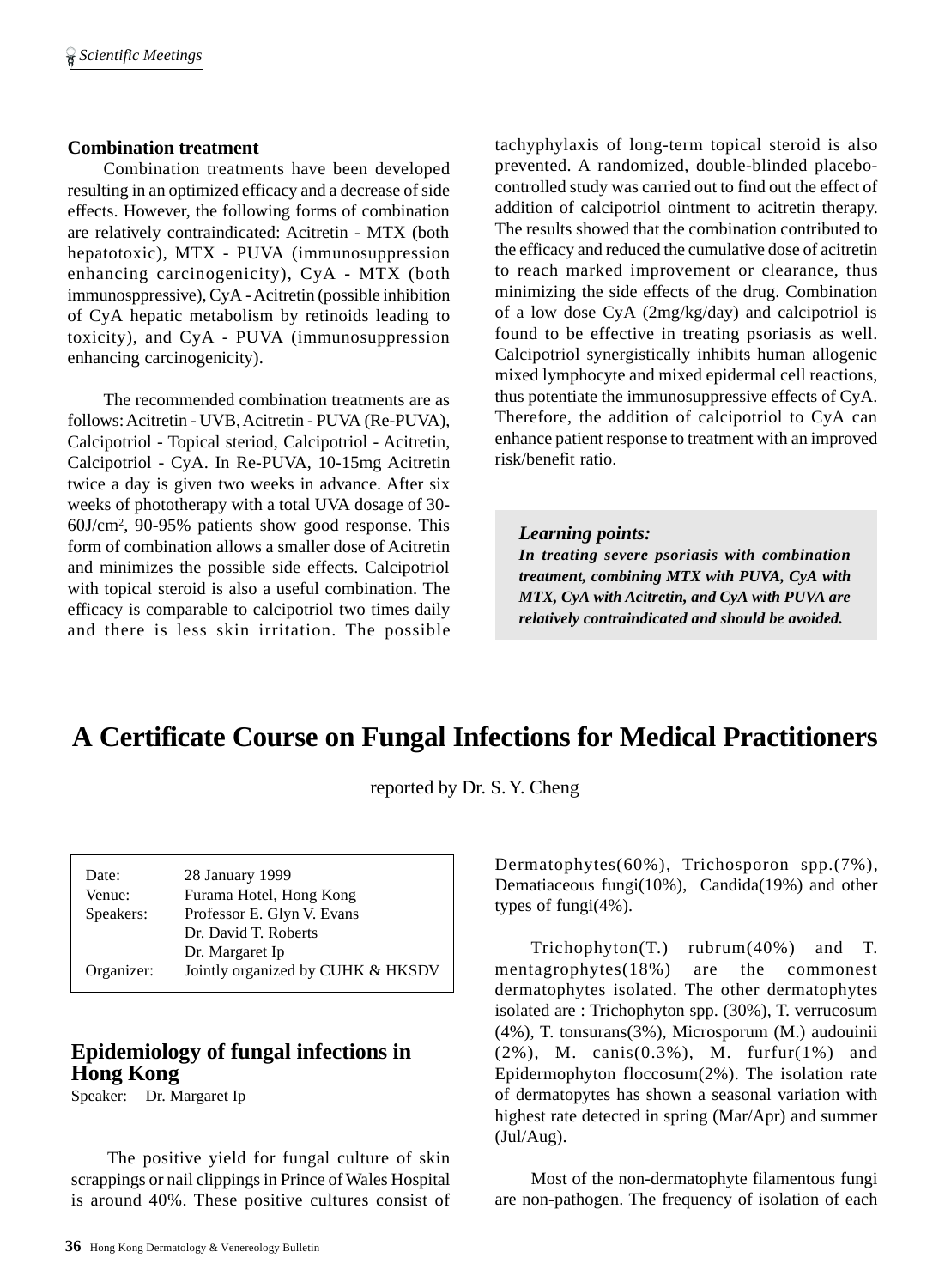species is in the following descending order: Cladosporium spp., Cladosporium carrionii, Exophiala jeanselmei, Fonsecaea pedrosoi, Sporothrix schenckii, Scopulariopsis and Fusarium spp.

Candida can be a pathogen or just a colonizing organism. The most common species identified are Candida(C.) albicans and C. parapsilosis followed by Candida spp., C. tropicalis, C. guilliermondii and C. glabrata.

## **Mycology, laboratory diagnosis, pathogenesis and epidemiology**

Speaker: Professor E. Glyn V. Evans

The pattern of superficial fungal infection is different between the developed and developing countries. In developed countries, fungal infection of scalp and body is less common when compared with feet, nails, palms & soles, and groin. In developing countries, fungal infection of scalp, body and groin is relatively common and it may or may not be related to fungal infection of feet and nails.

Scytalidum dimidiatum is said to be the only pathogenic non-dermatophyte which can cause both skin and nail infection. The other non-dermatophyte moulds do not have the necessary enzymes to invade nails. Therefore, they are only secondary invaders and often co-exist with dermatophyte involved damaged nails. They spread in the same way as dermatophytes but they do not respond to any antifungal agent.

Accurate laboratory diagnosis of fungal infection depends on the method of sampling, preparation of sample for examination, direct microscopy, culture failure rate and interpretation of the culture results. The overall fungal culture failure rate is 30% and it differs between different laboratories and clinical centres. The culture failure rate for nail clippings can range from 4% to 66.7% in 16 clinical centres in UK and the difference is due to quality of sampling. Therefore, it is necessary to take nail sample as proximately as possible and discard outermost subungual debris. Most of the non-dermatophyte mould found are incidental only and its presence does not affect the treatment outcome. Therefore, laboratories should not just report the findings only. They should comment the significance

of these non-dermatophyte moulds.

The conventional method for identification of dermatophytes is cheap, simple and reliable. The disadvantages are : difficult to categorize the atypical isolates into species, the problem of positive fungal element but negative fungal culture and the impossibility for strain typing. Strain typing allows us to determine whether a patient is suffering from reinfection or relapse when there is clinical recurrence after treatment. We can also identify specific strain in particular host groups or certain form of diseases e.g. nail infections. Currently, molecular epidemiological studies of dermatophytes infection are undergoing. Up to present moment, 14 different types (DNA type A-N) of T. rubrum species were identified.

### **Clinical features of fungal infections**

Speaker: Dr. David T. Roberts

Clinical appearance of various types of superficial fungal infection are presented. It is particularly mentioned that the prevalence of skin diseases in HIV+ve patients is high (91.4%). Majority are skin infection (170/331) and out of these, 54% are fungal infections and 20% are viral infections. In nail diseases, superficial white onychomycosis is more specific for HIV+ve patients. The occurrence of the skin infections positively correlates with a CD4 count less than 200/µl. We will expect that less severe cutaneous infection will occur with the introduction of triple therapy for AIDS patients.

### **Antifungal drugs, mode of action, spectrum and resistance**

Speaker: Professor E. Glyn V. Evans

There are many topical and oral antifungal agents. The drug efficacy depends on the mode of action, minimum inhibitory concentration(MIC)/ minimum fungicidal concentration(MFC), spectrum activity and drug kinetics.

Most of the antifungal agents act by inhibiting the fungal sterol biosynthesis through inhibition of squalene